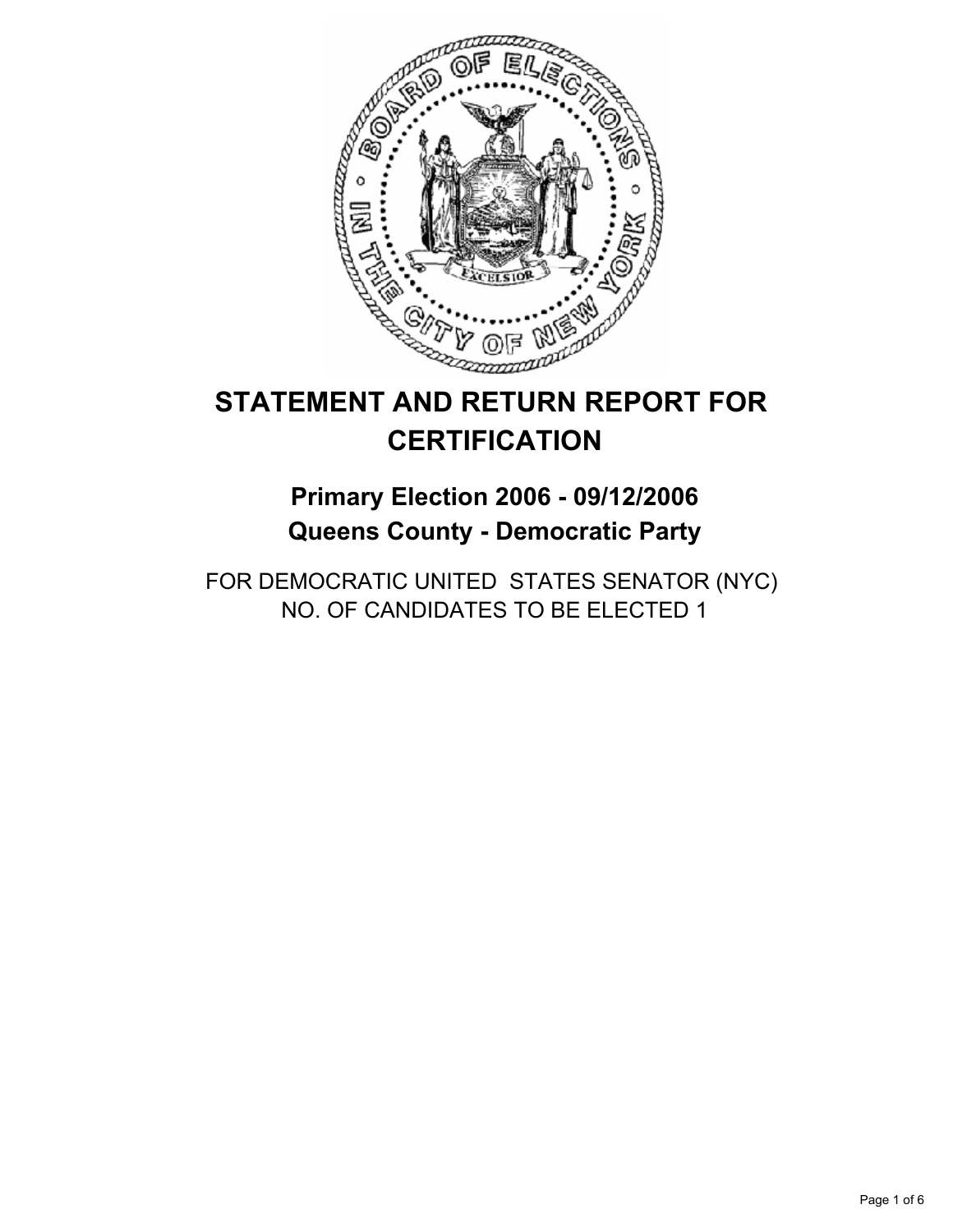

| <b>EMERGENCY</b><br>ABSENTEE/MILITARY | 38<br>101 |
|---------------------------------------|-----------|
| FEDERAL                               | 22        |
| AFFIDAVIT                             | 62        |
| <b>HILLARY RODHAM CLINTON</b>         | 3,477     |
| JONATHAN B TASINI                     | 341       |
| <b>TOTAL VOTES</b>                    | 3,818     |

#### **ASSEMBLY DISTRICT 23**

| <b>EMERGENCY</b>              | 17    |
|-------------------------------|-------|
| ABSENTEE/MILITARY             | 231   |
| FEDERAL                       | 27    |
| AFFIDAVIT                     | 58    |
| <b>HILLARY RODHAM CLINTON</b> | 3,893 |
| JONATHAN B TASINI             | 1,005 |
| <b>TOTAL VOTES</b>            | 4,898 |

## **ASSEMBLY DISTRICT 24**

| <b>EMERGENCY</b>              | 403   |
|-------------------------------|-------|
| ABSENTEE/MILITARY             | 161   |
| FEDERAL                       | 32    |
| AFFIDAVIT                     | 33    |
| <b>HILLARY RODHAM CLINTON</b> | 5,486 |
| JONATHAN B TASINI             | 908   |
| JONATHAN B TASINI (WRITE-IN)  |       |
| <b>TOTAL VOTES</b>            | 6,395 |

## **ASSEMBLY DISTRICT 25**

| JONATHAN B TASINI<br><b>TOTAL VOTES</b> | 712<br>3,822 |
|-----------------------------------------|--------------|
|                                         |              |
| HILLARY RODHAM CLINTON                  | 3,110        |
| <b>AFFIDAVIT</b>                        | 37           |
| <b>FEDERAL</b>                          | 50           |
| ABSENTEE/MILITARY                       | 104          |
| <b>EMERGENCY</b>                        | 9            |

| <b>EMERGENCY</b>              | 62    |
|-------------------------------|-------|
| ABSENTEE/MILITARY             | 253   |
| <b>FEDERAL</b>                | 41    |
| <b>AFFIDAVIT</b>              | 42    |
| <b>HILLARY RODHAM CLINTON</b> | 5,194 |
| <b>JONATHAN B TASINI</b>      | 1,003 |
| BENJAMIN FISHER (WRITE-IN)    |       |
| JOHN KAPACSKU (WRITE-IN)      |       |
| <b>TOTAL VOTES</b>            | 6,199 |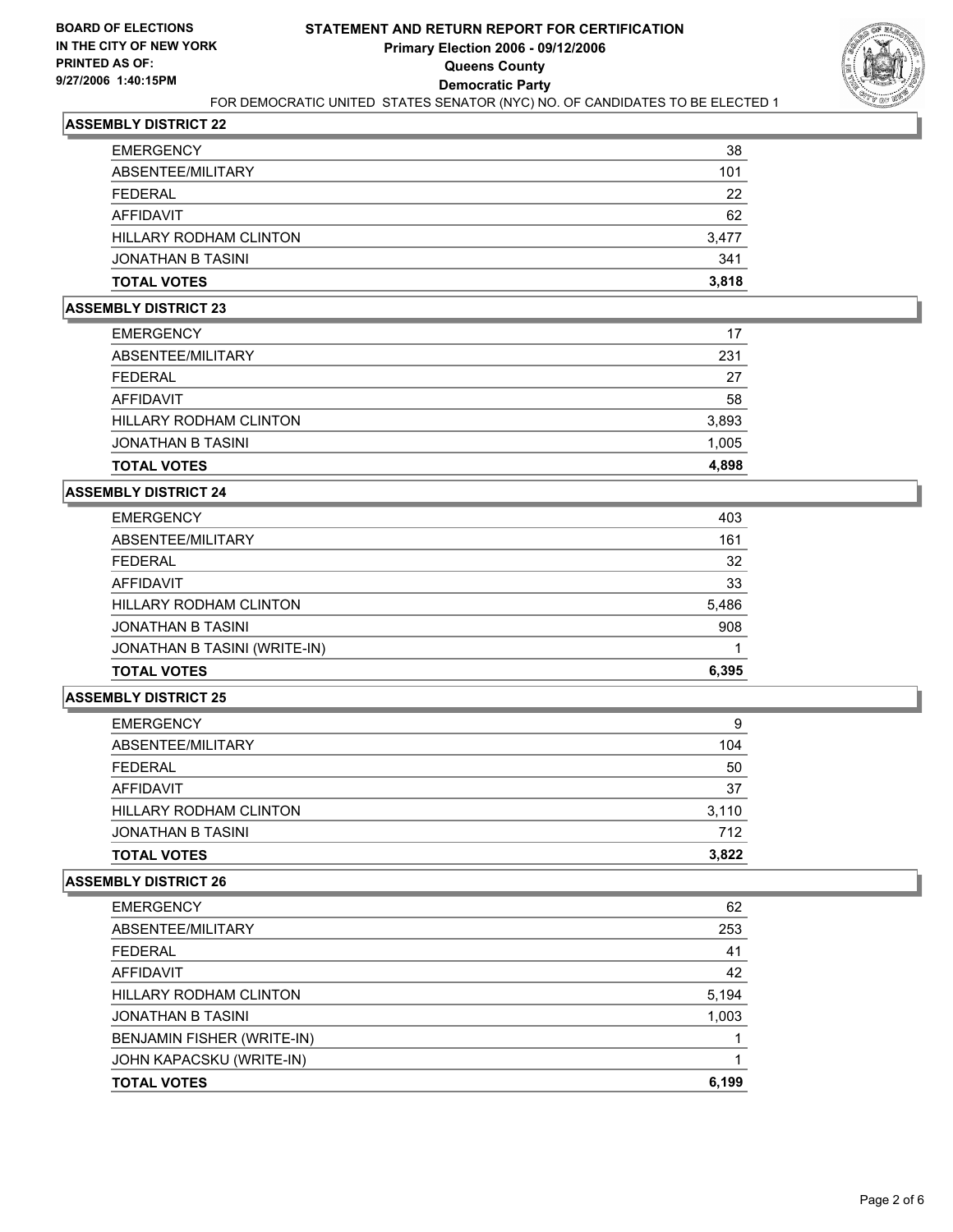

| JONATHAN B TASINI<br><b>TOTAL VOTES</b> | 809<br>4,840 |
|-----------------------------------------|--------------|
| <b>HILLARY RODHAM CLINTON</b>           | 4,031        |
| AFFIDAVIT                               | 43           |
| FEDERAL                                 | 54           |
| ABSENTEE/MILITARY                       | 195          |
| <b>EMERGENCY</b>                        | 63           |

#### **ASSEMBLY DISTRICT 28**

| <b>EMERGENCY</b>              | 20    |
|-------------------------------|-------|
| ABSENTEE/MILITARY             | 268   |
| <b>FEDERAL</b>                | 61    |
| AFFIDAVIT                     | 37    |
| <b>HILLARY RODHAM CLINTON</b> | 4,527 |
| JONATHAN B TASINI             | 980   |
| <b>TOTAL VOTES</b>            | 5,507 |

## **ASSEMBLY DISTRICT 29**

| <b>EMERGENCY</b>              | 23    |
|-------------------------------|-------|
| ABSENTEE/MILITARY             | 149   |
| <b>FEDERAL</b>                | 14    |
| AFFIDAVIT                     | 40    |
| <b>HILLARY RODHAM CLINTON</b> | 6,035 |
| JONATHAN B TASINI             | 391   |
| LIZ GOLDSMITH (WRITE-IN)      |       |
| <b>TOTAL VOTES</b>            | 6,427 |

## **ASSEMBLY DISTRICT 30**

| <b>EMERGENCY</b>              | 20    |
|-------------------------------|-------|
| ABSENTEE/MILITARY             | 94    |
| <b>FEDERAL</b>                | 36    |
| <b>AFFIDAVIT</b>              | 37    |
| <b>HILLARY RODHAM CLINTON</b> | 2,472 |
| <b>JONATHAN B TASINI</b>      | 719   |
| MONICA HOENIG (WRITE-IN)      |       |
| <b>TOTAL VOTES</b>            | 3,192 |

| 18    |
|-------|
| 183   |
| 14    |
| 44    |
| 4,387 |
| 275   |
|       |
| 4,663 |
|       |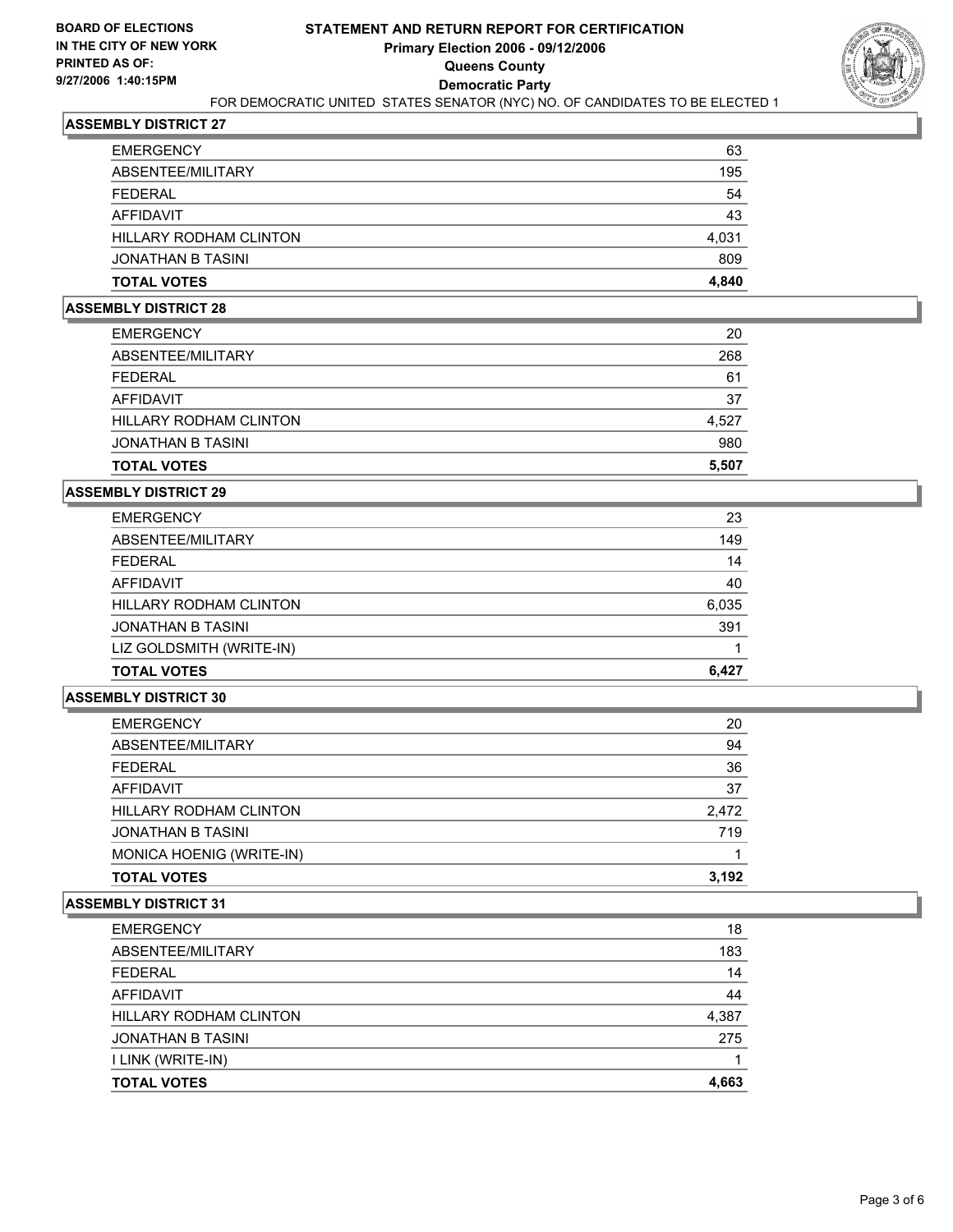

| <b>TOTAL VOTES</b>            | 6,285 |
|-------------------------------|-------|
| DR MARTIN L KING (WRITE-IN)   |       |
| JONATHAN B TASINI             | 292   |
| <b>HILLARY RODHAM CLINTON</b> | 5,992 |
| <b>AFFIDAVIT</b>              | 78    |
| FEDERAL                       | 6     |
| ABSENTEE/MILITARY             | 81    |
| <b>EMERGENCY</b>              | 12    |

## **ASSEMBLY DISTRICT 33**

| <b>EMERGENCY</b>       | 5     |
|------------------------|-------|
| ABSENTEE/MILITARY      | 80    |
| FFDFRAI                | 2     |
| AFFIDAVIT              | 33    |
| HILLARY RODHAM CLINTON | 5,438 |
| JONATHAN B TASINI      | 422   |
| <b>TOTAL VOTES</b>     | 5,860 |

# **ASSEMBLY DISTRICT 34**

| <b>EMERGENCY</b>         | 43    |
|--------------------------|-------|
| ABSENTEE/MILITARY        | 71    |
| FEDERAL                  | 25    |
| AFFIDAVIT                | 47    |
| HILLARY RODHAM CLINTON   | 3,989 |
| <b>JONATHAN B TASINI</b> | 610   |
| <b>TOTAL VOTES</b>       | 4,599 |

## **ASSEMBLY DISTRICT 35**

| <b>EMERGENCY</b>              |       |
|-------------------------------|-------|
| ABSENTEE/MILITARY             | 115   |
| FEDERAL                       | 18    |
| AFFIDAVIT                     | 60    |
| <b>HILLARY RODHAM CLINTON</b> | 4,340 |
| JONATHAN B TASINI             | 415   |
| <b>TOTAL VOTES</b>            | 4,755 |

| <b>TOTAL VOTES</b>     | 3,516 |
|------------------------|-------|
| JONATHAN B TASINI      | 763   |
| HILLARY RODHAM CLINTON | 2,753 |
| AFFIDAVIT              | 41    |
| <b>FEDERAL</b>         | 73    |
| ABSENTEE/MILITARY      | 73    |
| <b>EMERGENCY</b>       | 15    |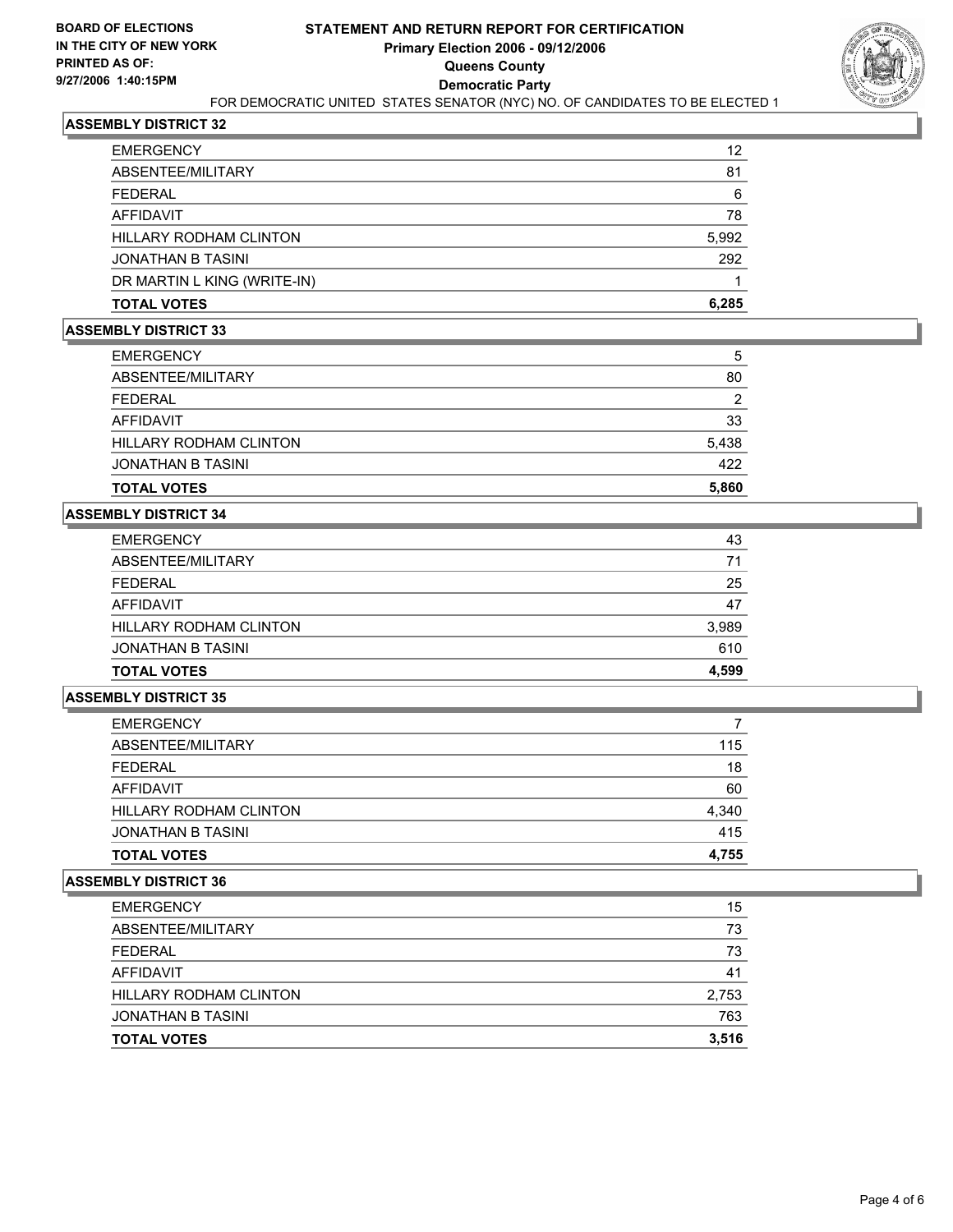

| <b>EMERGENCY</b>              | 0     |
|-------------------------------|-------|
| ABSENTEE/MILITARY             | 57    |
| FEDERAL                       | 28    |
| AFFIDAVIT                     | 42    |
| <b>HILLARY RODHAM CLINTON</b> | 2,936 |
| JONATHAN B TASINI             | 558   |
| <b>TOTAL VOTES</b>            | 3,494 |

## **ASSEMBLY DISTRICT 38**

| <b>TOTAL VOTES</b>     | 2.128 |
|------------------------|-------|
| JONATHAN B TASINI      | 384   |
| HILLARY RODHAM CLINTON | 1,744 |
| AFFIDAVIT              | 22    |
| FEDERAL                | 10    |
| ABSENTEE/MILITARY      | 45    |
| <b>EMERGENCY</b>       | 0     |

| <b>TOTAL VOTES</b>     | 3,566 |
|------------------------|-------|
| JONATHAN B TASINI      | 384   |
| HILLARY RODHAM CLINTON | 3,182 |
| AFFIDAVIT              | 44    |
| FEDERAL                | 20    |
| ABSENTEE/MILITARY      | 49    |
| <b>EMERGENCY</b>       | 24    |